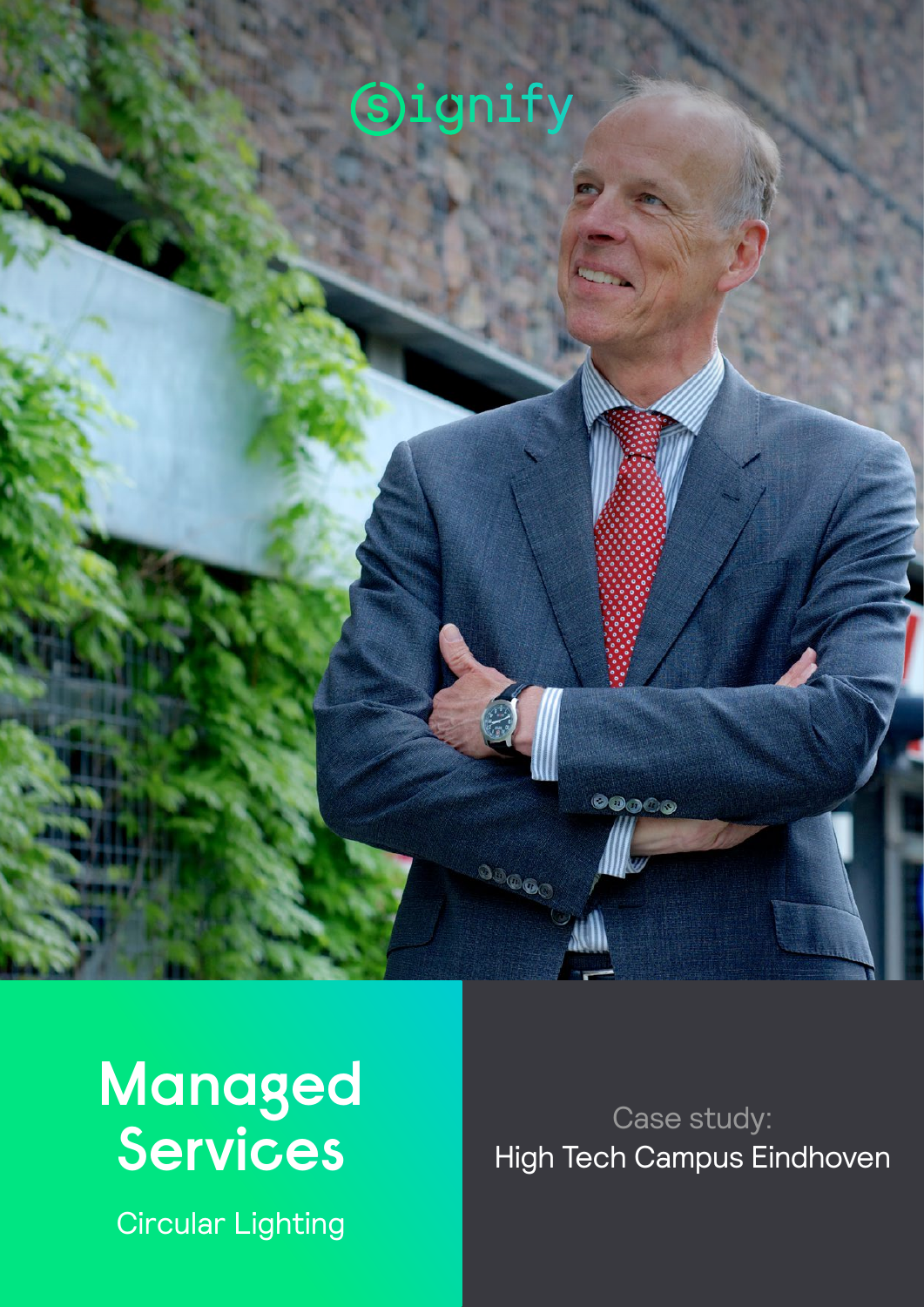## **Project info**

**Client** High Tech Campus Eindhoven

**Location** Eindhoven, The Netherlands

Signify system GreenParking with Pacific LED luminaire

"The smartest square meters in the Netherlands" is how the High Tech Campus Eindhoven likes to promote itself. Over 140 companies and research institutes and nearly 10,000 researchers, developers and entrepreneurs work to create future technologies and products at this location. The site feels green and park-like, not only providing a pleasant working environment, but also reflecting the focus on sustainable, environmentally friendly business operations. For example, the Campus uses many different approaches to reduce CO<sub>2</sub> emissions, including a heating and cooling system, good carpool facilities, and excellent public transport connections. The latest milestone in implementation of these ecofriendly policies is the roll-out of the Signify Circular Lighting Managed Services in all the parking garages on the High Tech Campus.

### **Optimal use and reuse**

What makes Circular Lighting so extraordinary is that the lighting in the parking garages will be offered as a service; Signify will retain responsibility for the quality of the fixtures and for optimal use and reuse of products and materials. In other words, overall maintenance and responsibilty of the lighting system has been shifted from the user to Signify, which saves a lot of time and maintenance! By opting for the GreenParking lighting system, the Campus will also save at least 70% on energy consumption in the parking garages.

# **High Tech Campus Eindhoven signs for ten years of circular lighting in parking garages**

"By offering entrepreneurs the opportunity to purchase circular lighting, Signify contributes to a sustainable economy and helps entrepreneurs do the same"

**Derk Bots, Sales Manager at Signify**





#### **Latest technology**

"We opted for Signify because they use a sustainable, future-proof lighting system," explains Harrie Arends, Operations Manager at High Tech Campus Eindhoven. "As a Campus, we consider it natural that visitors should encounter the best and very latest technology. This technology ensures significant energy savings and produces lower carbon emissions. In addition, we will not have to do anything with our lighting system for the next ten years; Signify will handle all of that."

#### **Circular economy**

Derk Bots, Sales Manager at Signify, explains why Signify is taking the lead in creating a circular economy: "In a circular economy, we use natural resources efficiently. By definition, it stimulates innovation in reusing materials, components and products. By offering entrepreneurs the opportunity to purchase circular lighting, Signify contributes to a sustainable economy and helps entrepreneurs do the same. It also stimulates innovation. For instance, the contract with the Campus includes options for introducing more innovations at a later date. The lighting could be used as navigation aids to find your car more easily, for example."



**Reduction** 

Savings on energy consumption